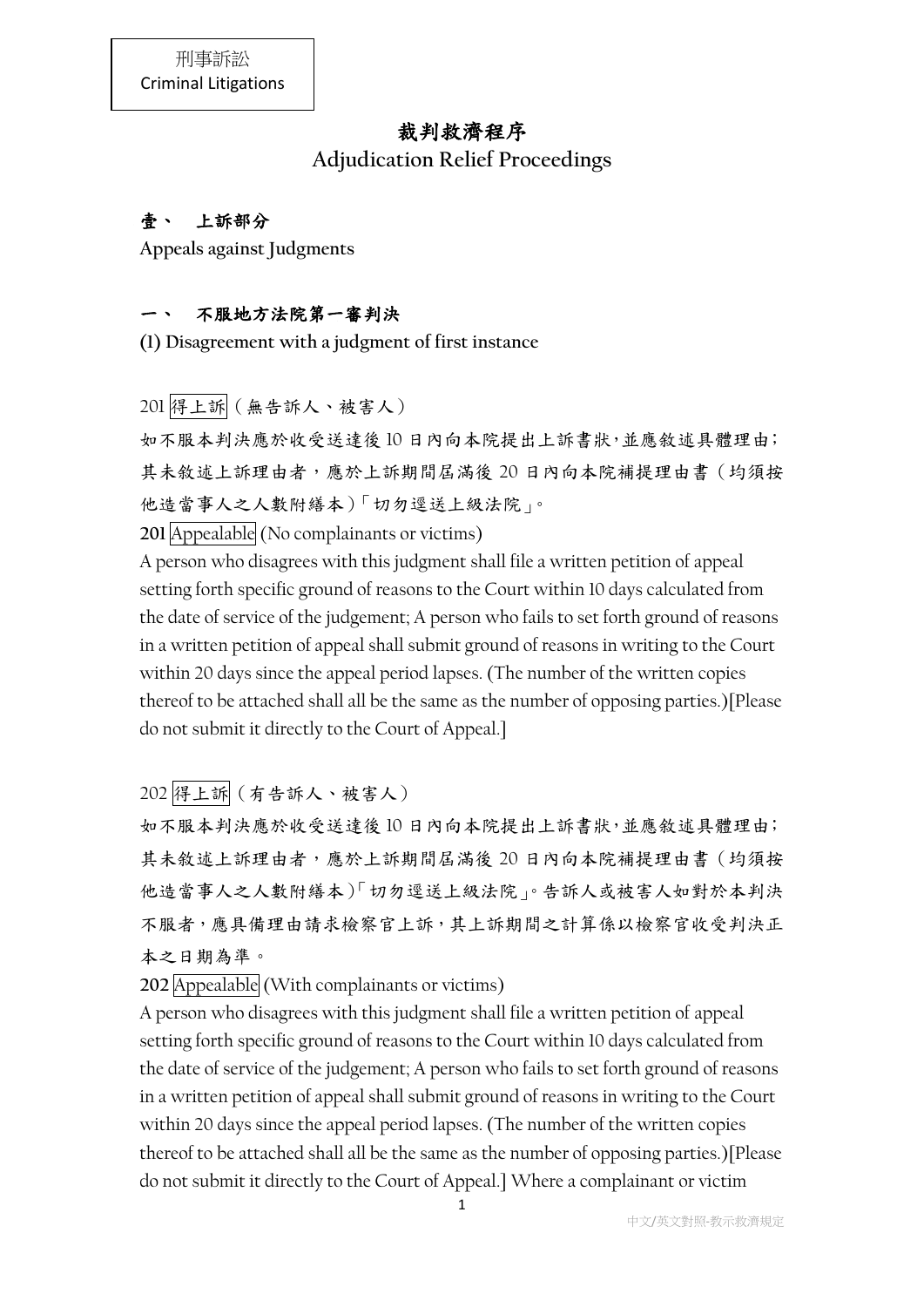disagrees with this judgment, he/she shall request the prosecutor to appeal with reasons set forth. The calculation of such appeal period is based on the date on which the prosecutor accepts the original copy of the judgement.

#### 二、 不服地方法院之協商判決

**(2) Disagreement with a bargaining judgment of first instance**

## 203 不得上訴

不得上訴。但有刑事訴訟法第 455 條之 4 第 1 項第 1 款、第 2 款、第 4 款、第 6 款、第7款所定情形,或協商判決違反同條第2項之規定者,應於收受送達後10 日內向本院提出上訴書狀,並應敘述具體理由;如未敘述上訴理由者,應於上訴 期間屆滿後 20 日內向本院補提理由書(均須按他造當事人之人數附繕本)「切勿 逕送上級法院」。

#### **203** Non-appealable

No appeals may be raised. However, in cases of the circumstances under the Code of Criminal Procedure, Article 455-4, Paragraph 1, Subparagraph 1, 2, 4, 6, and 7, or where the bargaining judgment is in violation of the provisions of Paragraph 2 of the same Article, a person who disagrees with this judgment shall file a written petition of appeal setting forth specific ground of reasons to the Court within 10 days calculated from the date of service of the judgement; A person who fails to set forth ground of reasons in a written petition of appeal shall submit ground of reasons in writing to the Court within 20 days since the appeal period lapses. (The number of the written copies thereof to be attached shall all be the same as the number of opposing parties.)[Please do not submit it directly to the Court of Appeal.]

#### 三、 不服地方法院之簡易判決

**(3) Disagreement with a summary judgment of first instance**

#### 204 得上訴

如不服本件判決,得自收受送達日起 10 日內提出上訴狀,上訴於本院管轄之第 二審地方法院合議庭。

### **204** Appealable

A person who disagrees with this judgment may file a written petition of appeal to the collegiate bench of the competent district court of second instance over which the Court has jurisdiction within 10 days calculated from the date of service of the judgement.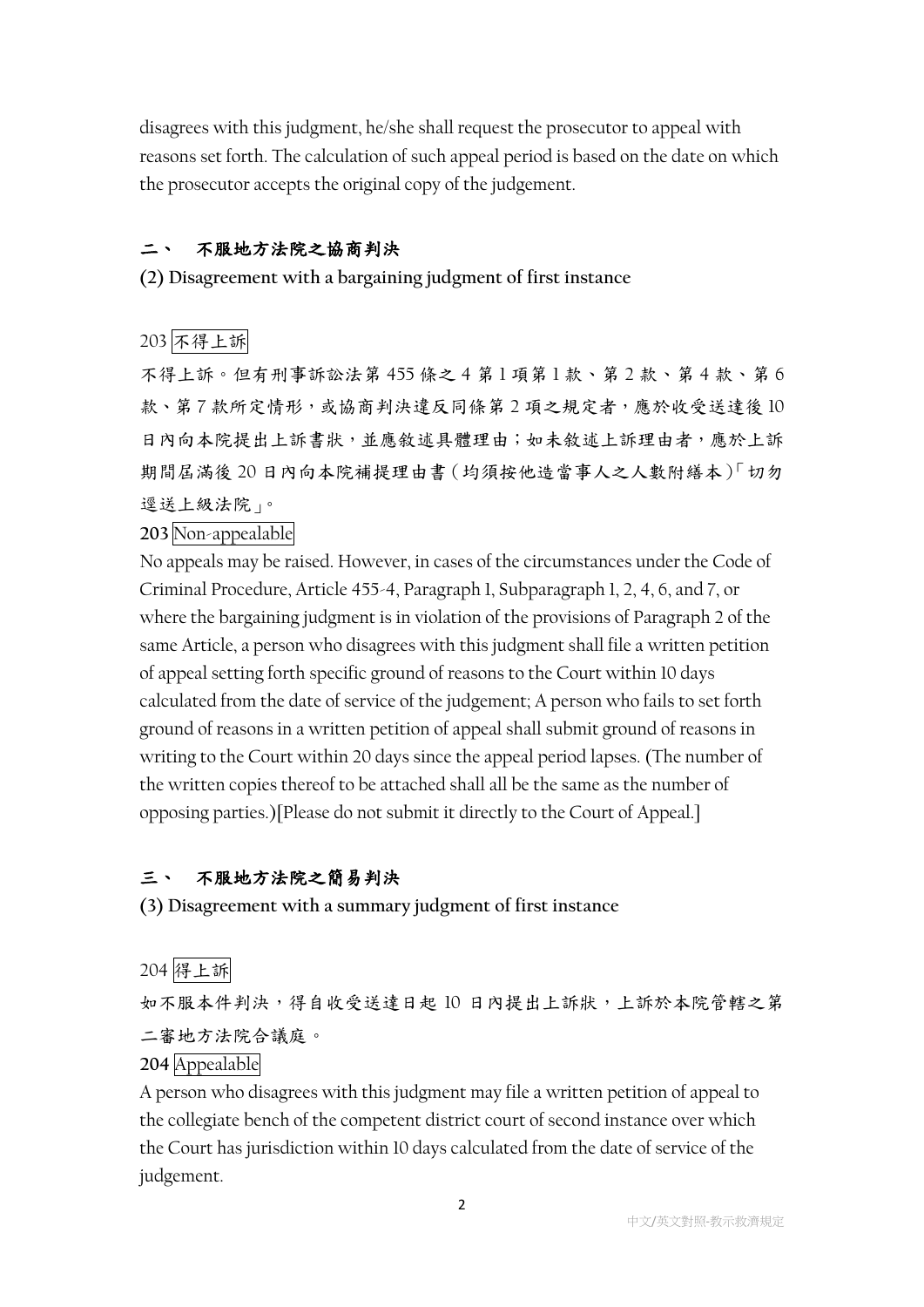205 不得上訴(刑事訴訟法第 455 條之 1 第 2 項:依第 451 條之 1 之請求所 為之科刑判決,不得上訴)

不得上訴。

**205** Non-appealable (The Code of Criminal Procedure, Article 455-1, Paragraph 2:A sentence judgment by a request pursuant to Article 451-1 may not be appealed.) No appeals may be raised.

#### 四、 不服高等法院之第二審或第一審判決

**(4) Disagreement with a judgment of second instance or first instance rendered by the High Court**

206 得上訴 **206** Appealable

206-1(一般判決)

如不服本判決,應於收受送達後 10 日內向本院提出上訴書狀,其未敘述上訴之 理由者並得於提起上訴後 10 日內向本院補提理由書(均須按他造當事人之人數 附繕本)「切勿逕送上級法院」。

**206-1** (General judgment)

A person who disagrees with this judgment shall file a written petition of appeal setting forth specific ground of reasons to the Court within 10 days calculated from the date of service of the judgement; A person who fails to set forth ground of reasons in a written petition of appeal shall submit ground of reasons in writing to the Court within 10 days since the appeal. (The number of the written copies thereof to be attached shall all be the same as the number of opposing parties.)[Please do not submit it directly to the Court of Appeal.]

206-2(被告有罪部分得上訴,無罪部分不得上訴,檢察官限於刑事妥速審判法 第 9 條之情形得上訴)

有罪部分,如不服本判決,應於收受送達後10日內向本院提出上訴書狀,其未 敘述上訴之理由者並得於提起上訴後 10 日內向本院補提理由書(均須按他造當 事人之人數附繕本)「切勿逕送上級法院」。

檢察官就無罪部分,提起上訴之理由,以刑事妥速審判第 9 條規定者為限。 刑事妥速審判法第 9 條: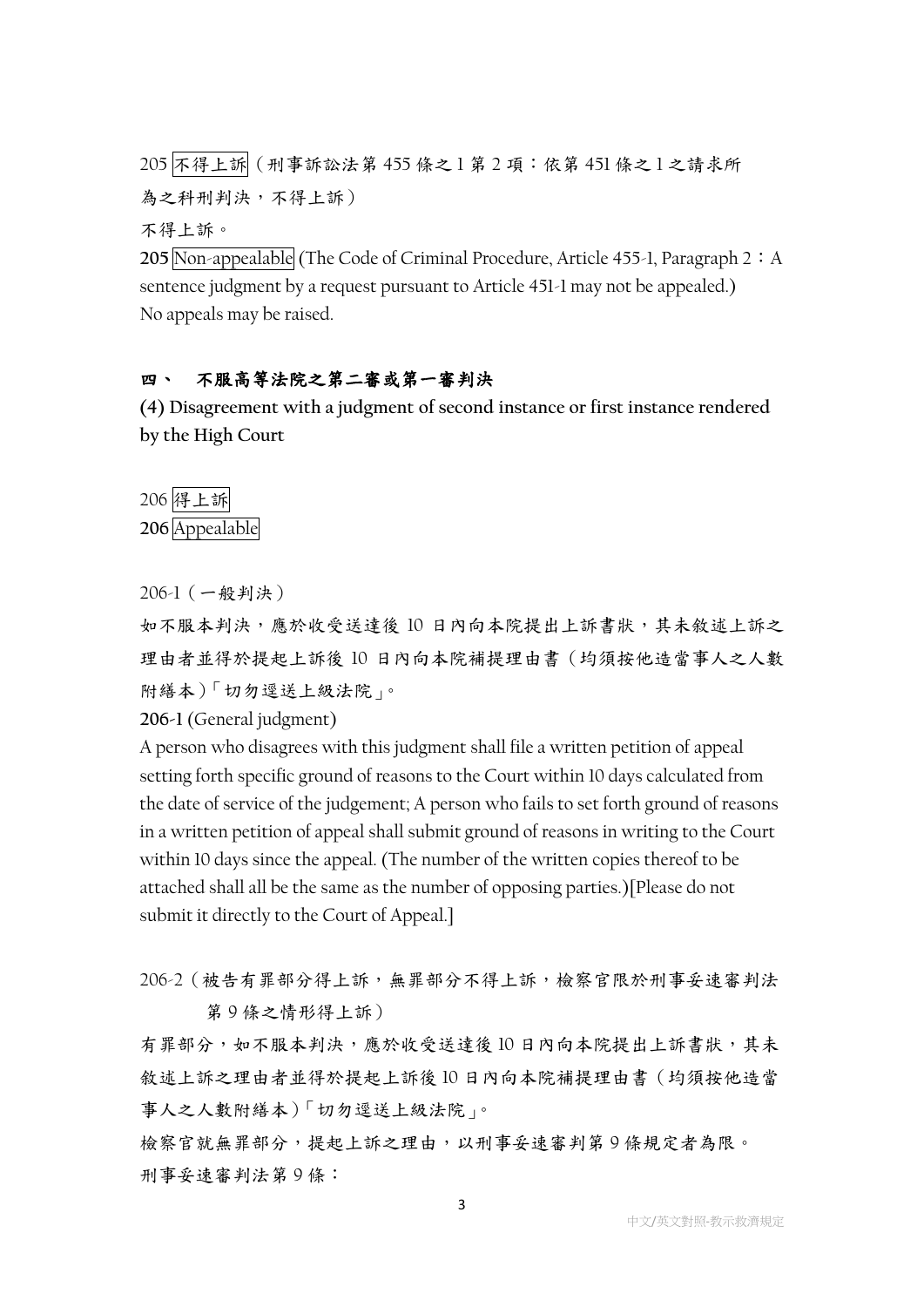除前條情形外,第二審法院維持第一審所為無罪判決,提起上訴之理由,以下列 事項為限:

一、判決所適用之法令牴觸憲法。

二、判決違背司法院解釋。

三、判決違背判例。

刑事訴訟法第 377 條至第 379 條、第 393 條第1款之規定,於前項案件之審理, 不適用之。

無罪部分,被告不得上訴。

**206-2** (The guilty part of the judgment made against the defendant may be appealed; the non-guilty part of the judgment made against the defendant may not be appealed; the prosecutor may only appeal under the conditions set out in the Criminal Speedy Trial Act, Article 9)

For the guilty part of the judgment, a person who disagrees with this judgment shall file a written petition of appeal setting forth specific ground of reasons to the Court within 10 days calculated from the date of service of the judgement; A person who fails to set forth ground of reasons in a written petition of appeal shall submit ground of reasons in writing to the Court within 10 days since the appeal. (The number of the written copies thereof to be attached shall all be the same as the number of opposing parties.) [Please do not submit it directly to the Court of Appeal.]

For the non-guilty part of the judgment, the reasons for appeal filed by the prosecutor are limited to the conditions under the Criminal Speedy Trial Act, Article 9.

Criminal Speedy Trial Act, Article 9:

Except for the circumstances provided for in the preceding Article, if the court of second instance reaffirms the not guilty judgement rendered by the first instance, the reasons for appeal are limited to the following conditions:

- 1. The law or order applied in the judgement is inconsistent with the Constitution;
- 2. The judgement is in contradiction to the Interpretation of the Judicial Yuan;
- 3. The judgement is in contradiction to the precedent.

Articles 377 to 379 and Paragraph 1, Article 393 of the Code of Criminal Procedure shall not apply to the trial of the case specified in the preceding paragraph.

For the non-guilty part of the judgement, the defendant may not appeal.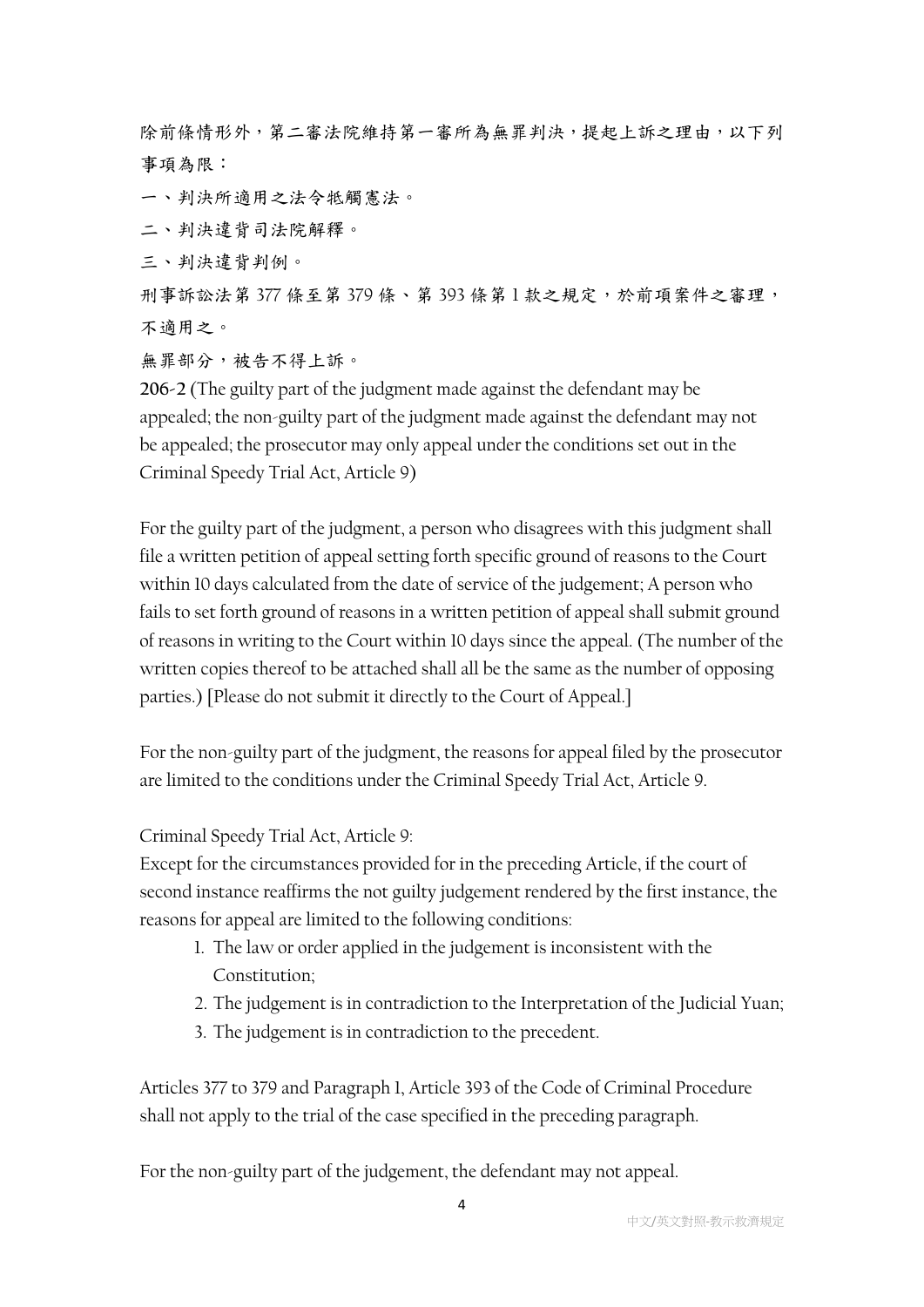206-3(被告○○罪部分不得上訴、其餘部分得上訴,檢察官限於刑事妥速審判 法第 9 條之情形得上訴)

○○罪部分,不得上訴。

其餘部分,如不服本判決,應於收受送達後 10 日內向本院提出上訴書狀,其未 敘述上訴之理由者並得於提起上訴後 10 日內向本院補提理由書(均須按他造當 事人之人數附繕本)「切勿逕送上級法院」。

檢察官就本判決維持第一審所為無罪判決部分,提起上訴之理由,以刑事妥速審 判法第 9 條規定之情形者為限。

刑事妥速審判法第 9 條:

除前條情形外,第二審法院維持第一審所為無罪判決,提起上訴之理由,以下列 事項為限:

一、判決所適用之法令牴觸憲法。

二、判決違背司法院解釋。

三、判決違背判例。

刑事訴訟法第 377 條至第 379 條、第 393 條第1款之規定,於前項案件之審理, 不適用之。

**206-3** (For the part of the offense of xxx on the defendant's judgment may not be appealed; the remaining part of the judgment may be appealed; The prosecutor may only appeal under the conditions set out in the Criminal Speedy Trial Act,

Article 9.)

For the part of xxx offense, it is non-appealable.

Fort the remaining part, a person who disagrees with this judgment shall file a written petition of appeal setting forth specific ground of reasons to the Court within 10 days calculated from the date of service of the judgement; A person who fails to set forth ground of reasons in a written petition of appeal shall submit ground of reasons in writing to the Court within 10 days since the appeal. (The number of the written copies thereof to be attached shall all be the same as the number of opposing parties.) [Please do not submit it directly to the Court of Appeal.]

If the court of second instance reaffirms the not guilty judgement rendered by the first instance, the reasons for an appeal filed by the prosecutor are limited to the conditions under the Criminal Speedy Trial Act, Article 9.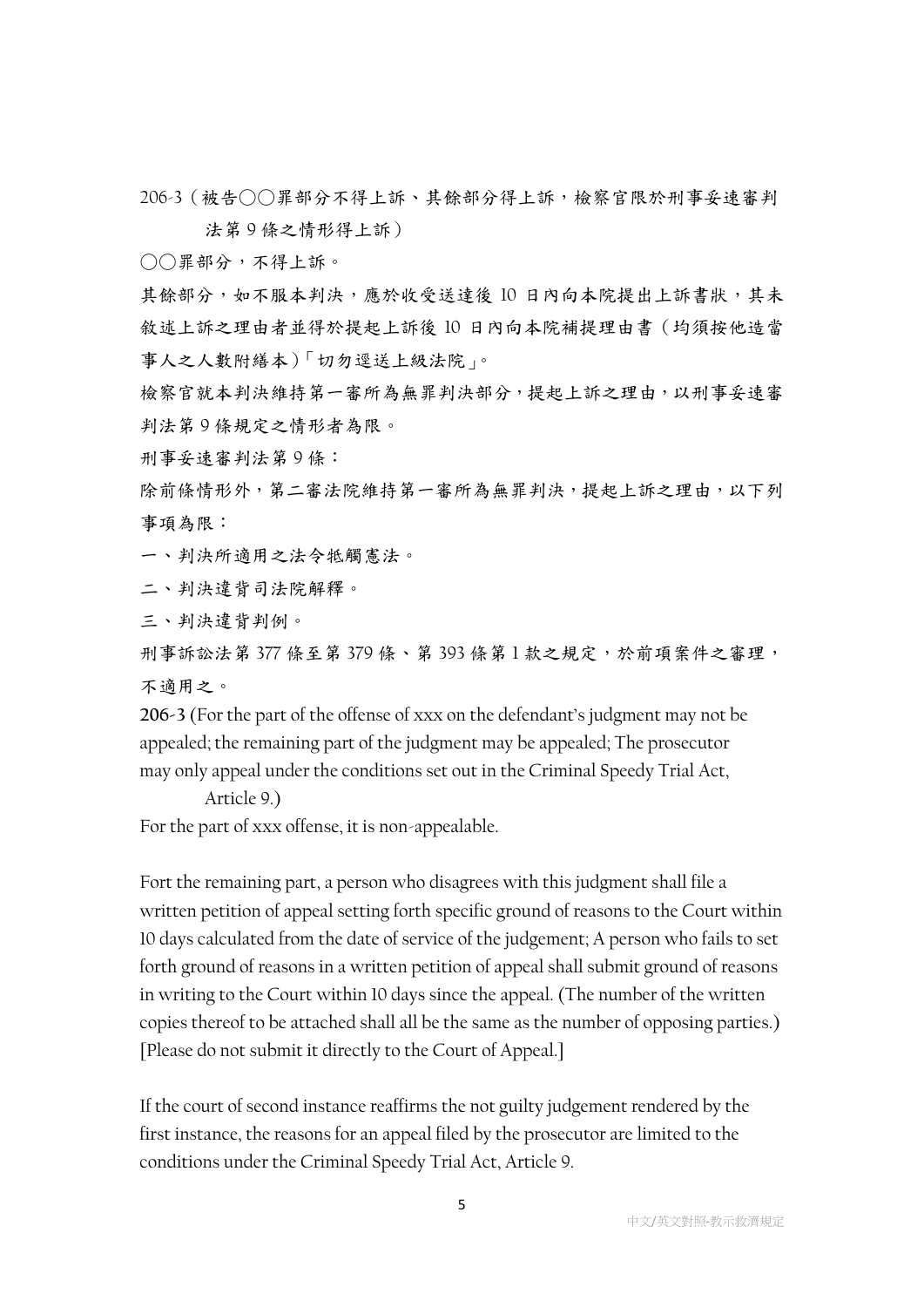Criminal Speedy Trial Act, Article 9:

Except for the circumstances provided for in the preceding Article, if the court of second instance reaffirms the not guilty judgement rendered by the first instance, the reasons for appeal are limited to the following conditions:

- 1. The law or order applied in the judgement is inconsistent with the Constitution;
- 2. The judgement is in contradiction to the Interpretation of the Judicial Yuan;
- 3. The judgement is in contradiction to the precedent.

Articles 377 to 379 and Paragraph 1, Article 393 of the Code of Criminal Procedure shall not apply to the trial of the case specified in the preceding paragraph.

207 不得上訴(刑事妥速審判法第 8 條規定不得上訴之判決)

不得上訴。

**207** Non-appealable (The judgment shall not be appealed under the Criminal Speedy Trial Act, Article 8) Non-appealable.

208 不得上訴 **208** Non-appealable

208-1(刑事訴訟法第 376 條各罪之案件)

不得上訴。

**208-1** (For the cases involving the various offenses under Article 376 of the Code of Criminal Procedure)

Non-appealable.

208-2(例外得上訴第三審法院)

依據刑事訴訟法第 376 條第1 項但書規定,得上訴第三審法院。被告或得為被告 利益上訴之人,如不服本判決,應於收受送達後 10 日內向本院提出上訴書狀, 其未敘述上訴之理由者並得於提起上訴後 10 日內向本院補提理由書(均須按他 造當事人之人數附繕本)「切勿逕送上級法院」。

**208-2** (The exception that may be appealed to the court of third instance) In accordance with the proviso of paragraph 1 of Article 376 of the Code of Criminal Procedure, a judgment may be appealed to the court of third instance. The defendant or a person who may appeal for the interest of the defendant who disagrees with this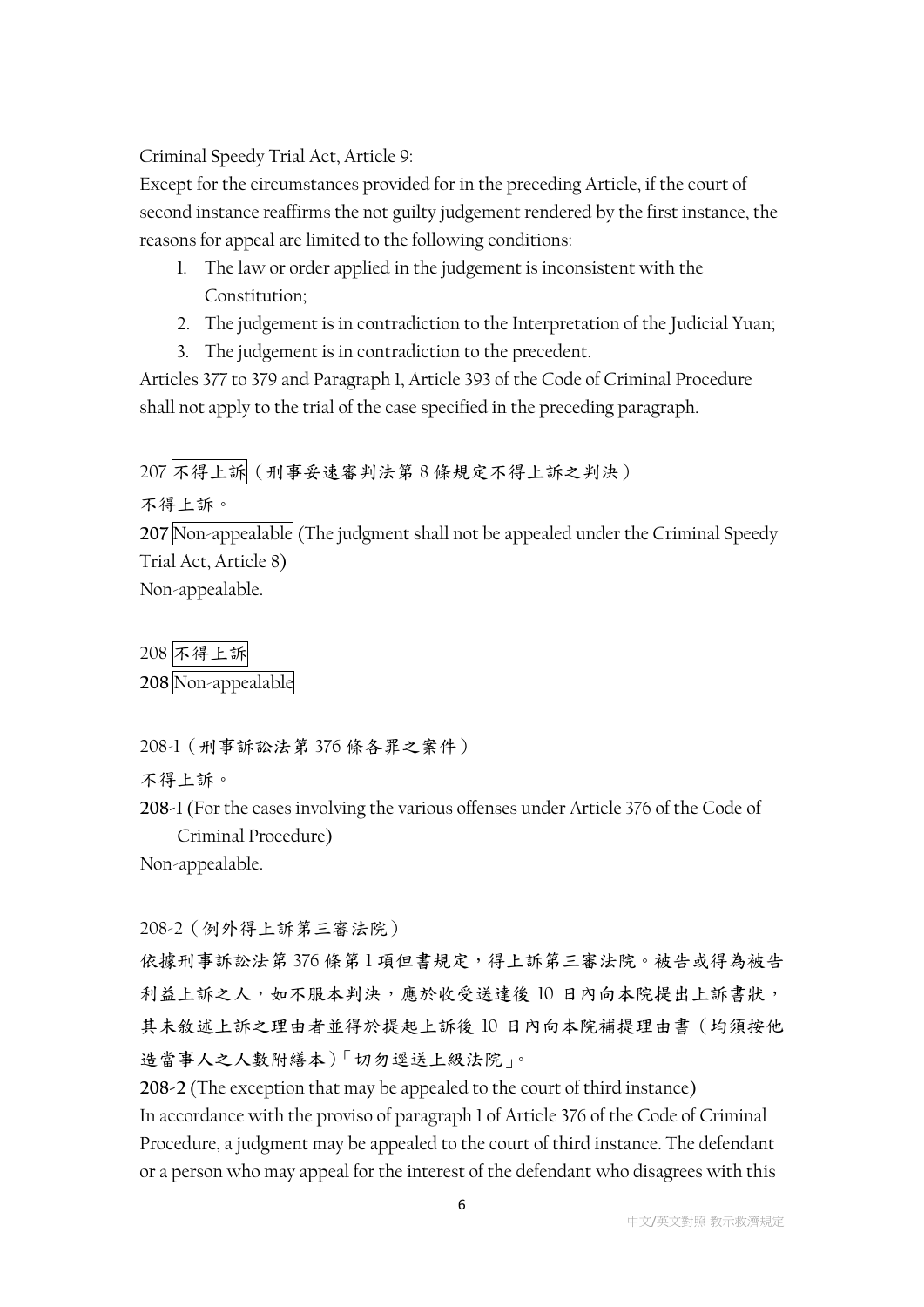judgment shall file a written petition of appeal setting forth specific ground of reasons to the Court within 10 days calculated from the date of service of the judgement; A person who fails to set forth ground of reasons in a written petition of appeal shall submit ground of reasons in writing to the Court within 10 days since the appeal. (The number of the written copies thereof to be attached shall all be the same as the number of opposing parties. [Please do not submit it directly to the Court of Appeal.]

#### 五、 不服刑事訴訟附帶民事訴訟判決

**(5) Disagreement with the judgment for the ancillary civil action along with the criminal procedure**

209 得上訴

對本判決如不服,非對刑事判決上訴時不得上訴,並應於送達後 10 日內,向本 院提出上訴狀。 **209** Appealable

Unless an appeal is filed for criminal judgment, a judgment cannot be appealed. A person who disagrees with this judgment shall file a written petition of appeal to the Court within 10 days calculated from the date of service of the judgement.

# 貳、 抗告部分

**Interlocutory Appeals against Rulings**

一、裁定 **(1) Rulings**

210 得抗告 **210** Right to interlocutory appeals

210-1(一般裁定)

如不服本裁定,應於裁定送達後 5 日內向本院提出抗告狀。

**210-1**(General rulings)

A person who disagrees with this ruling shall file a written petition of interlocutory appeal against the ruling to the Court within 5 days calculated from the date of service of the judgement.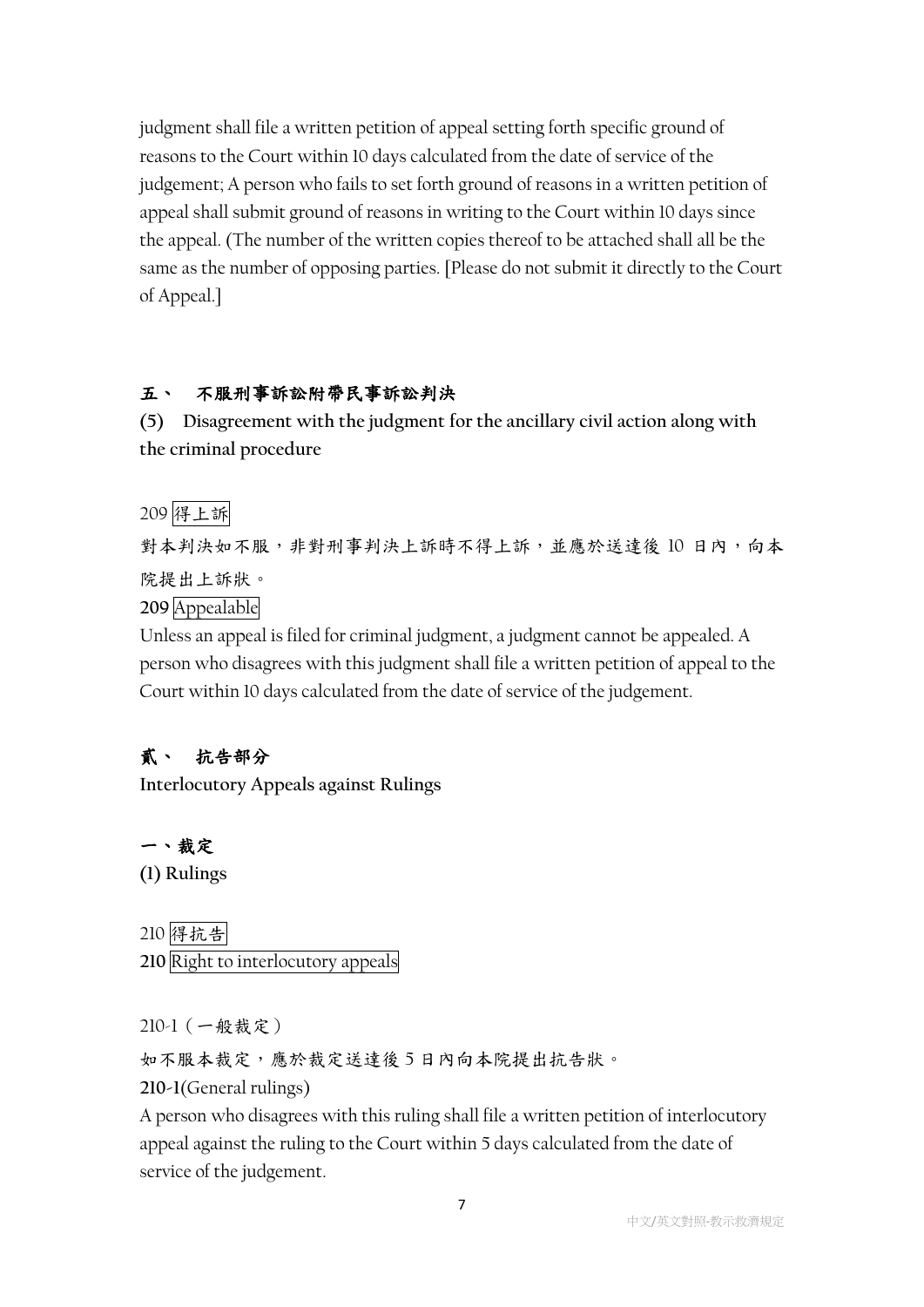210-2(開始再審裁定抗告期間之特別規定)

如不服本裁定,應於收受送達後3日內向本院提出抗告狀。

**210-2** (Special provisions of the period for interlocutory appeals against a ruling for retrial)

A person who disagrees with this ruling shall file a written petition of interlocutory appeal against the ruling to the Court within 3 days calculated from the date of service of the judgement.

#### 210-3(駁回聲請提審裁定抗告期間之特別規定)

如不服本裁定,應於裁定送達後 10 日內向本院提出抗告狀。

**210-3** (Special provisions of the period for interlocutory appeals against a ruling denying the petition for habeas corpus)

A person who disagrees with this ruling shall file a written petition of interlocutory appeal against the ruling to the Court within 10 days calculated from the date of service of the judgement.

210-4(社會秩序維護法案件)

如不服本裁定,得於裁定書送達之翌日起5日內,以書狀敘述理由,向本庭提起 抗告(須附繕本)。

**210-4** (Cases under Social Order Maintenance Act)

A person who disagrees with this ruling shall file a written petition of interlocutory appeal with reason against the ruling to the Court within 5 days calculated from the date of service of the judgement. (A written copy thereof shall be attached.)

211 不得抗告

**211** No interlocutory appeals against rulings

211-1(一般裁定)

不得抗告。

**211-1** (General rulings)

No interlocutory appeals may be raised against the rulings.

211-2(附帶民事訴訟裁定移送民事庭) 不得抗告。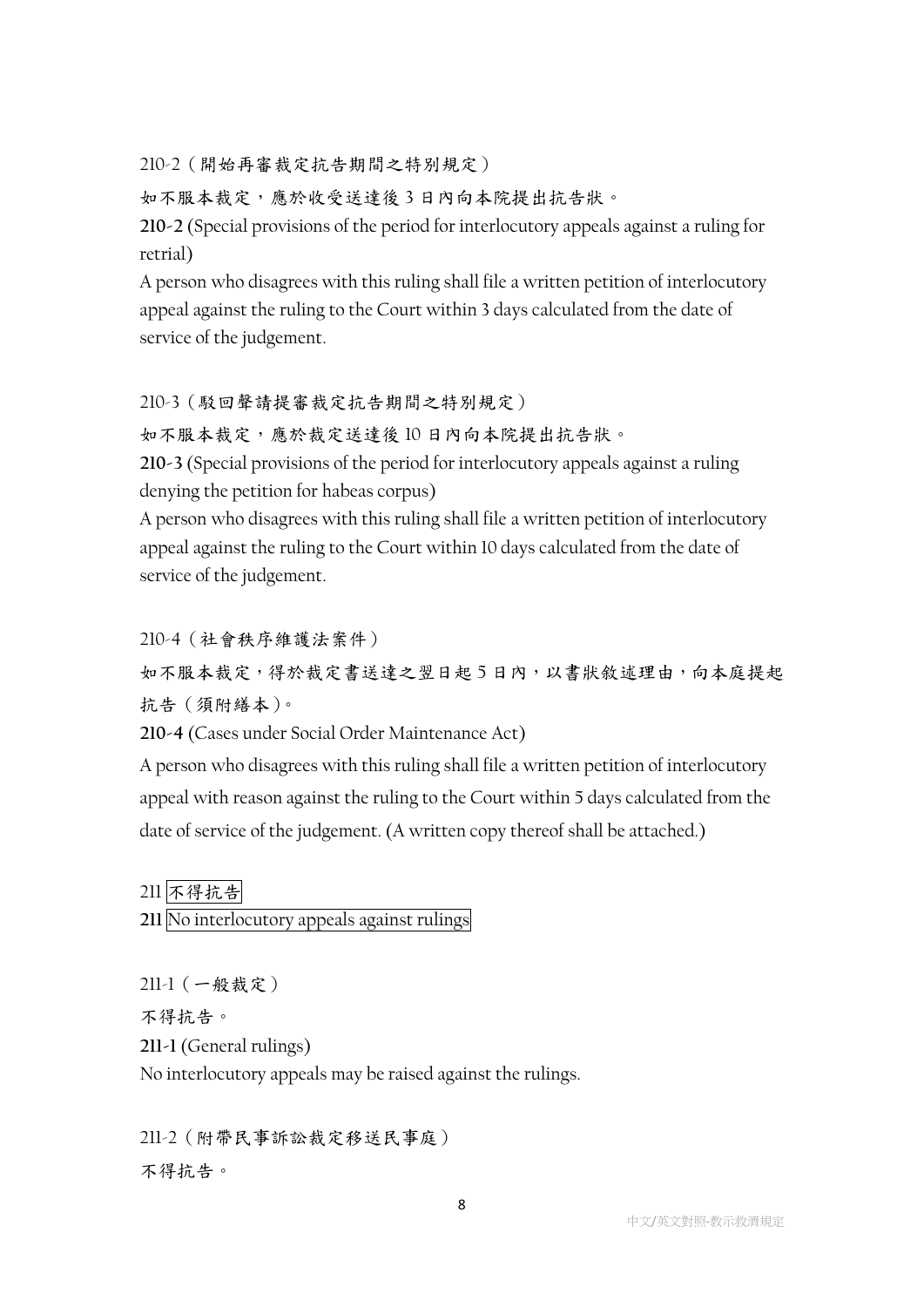**211-2** (A ruling in ancillary civil actions sending the case to a civil court) No interlocutory appeals may be raised against the ruling.

212 不得再抗告 **212** No re-appeals against rulings

212-1(一般裁定)

不得再抗告。

**212-1** (General rulings)

No re-appeals may be raised against the rulings.

212-2(社會秩序維護法案件抗告法院之裁定)

本裁定不得再抗告。

**212-2** (Rulings of the interlocutory court for cases under Social Order Maintenance Act)

No re-appeals may be raised against the rulings.

# 二、審判長、受命法官、受託法官、或檢察官所為第 **416** 條第 **1** 項之處分(準 抗告)

**(2) Rulings made by the presiding judge, commissioned judge, requisitioned judge, or prosecutor under Article 416, Paragraph 1 (Quasi Interlocutory Appeal)**

### 213 準抗告

得於 5 日內以書狀敍述理由,向法院聲請撤銷或變更。

**213** Quasi Interlocutory Appeal

A motion to set aside or change may be filed in writing with ground of reasons to the court within 5 days.

## 參、 覆審

**Examination**

214 聲請覆審 (刑事補償事件聲請人對於受理補償事件機關之決定不服) 如不服本決定書,應於收受決定書後 20 日內,以書狀敘述理由,向本院提出聲 請覆審狀,經由本院向司法院刑事補償法庭聲請覆審。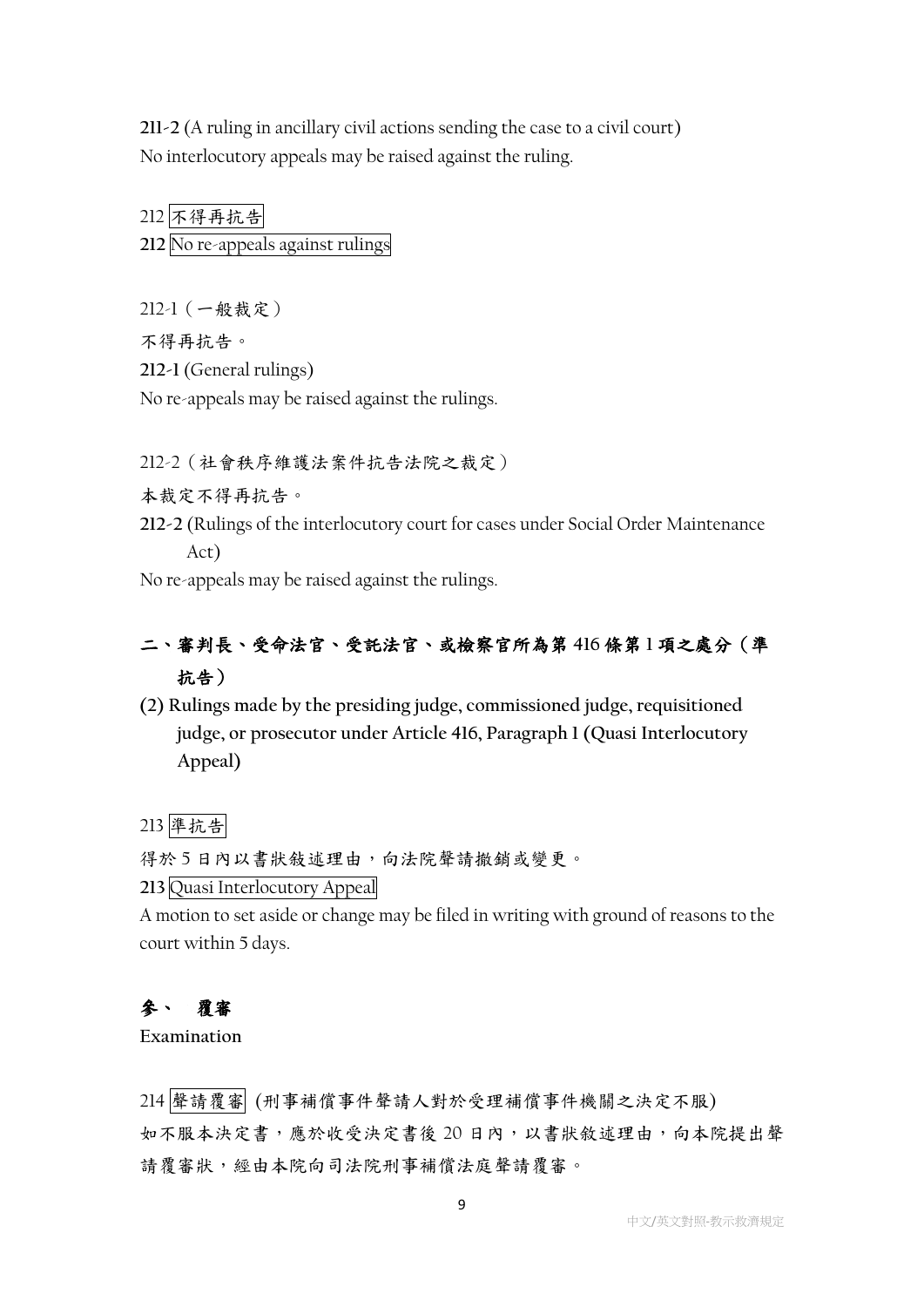補償支付之請求,應於本補償決定書送達後 5年內,以書狀並附戶籍謄本向本院 為之,逾期不為請求者,其支付請求權消滅。

**214** Appeal for re-examination (The claimant to the compensation for wrongful detentions and executions matter objects to the decision of claim rendered by the adjudicating agency.)

The claimant who objects to this decision shall file an appeal for re-examination in writing specifying the reasons for re-examination in the petition and file the petition to the court of Compensation for Wrongful Detentions and Executions of the Judicial Yuan through the Court within 20 days after the decision has delivered to the claimant.

The request of compensation payment shall be submitted to the Court in writing with a copy of domicile certification attached. The request shall be submitted within 5 years after the decision of claim is served to the claimant. The claimant's right to payment of compensation will be forfeited if the claimant fails to submit the request of payment before the specified deadline.

### 肆、申復、復審

**Appeal and Re-Examination**

215 申復、復審(不服司法院性騷擾申訴處理評議委員會申訴決議) 對本決議有異議者,請依司法院工作場所性騷擾防治措施申訴及處理要點第7點 規定,得於收到書面通知次日起 20 日內,向司法院性騷擾申訴處理評議委員會 提出申復。但申復之事由發生在後或知悉在後者,其申復之 20 日期間自知悉時 起算。申復應以書面敍述理由,連同原申訴決議書影本,向司法院性騷擾申訴處 理評議委員會為之;亦得於收到書面通知次日起 30 日內,繕具復審書經由本院 向公務人員保障暨培訓委員會提起復審。前開申訴案經結案後,不得就同一事由 再提出。

### **215** Appeal and re-examination

(Objections to resolutions rendered by Sexual Harassment Grievances Committee of the Judicial Yuan)

If either party is not satisfied with the resolution, the complainant or the respondent of the complaint may file a written appeal within 20 days from the date of receiving